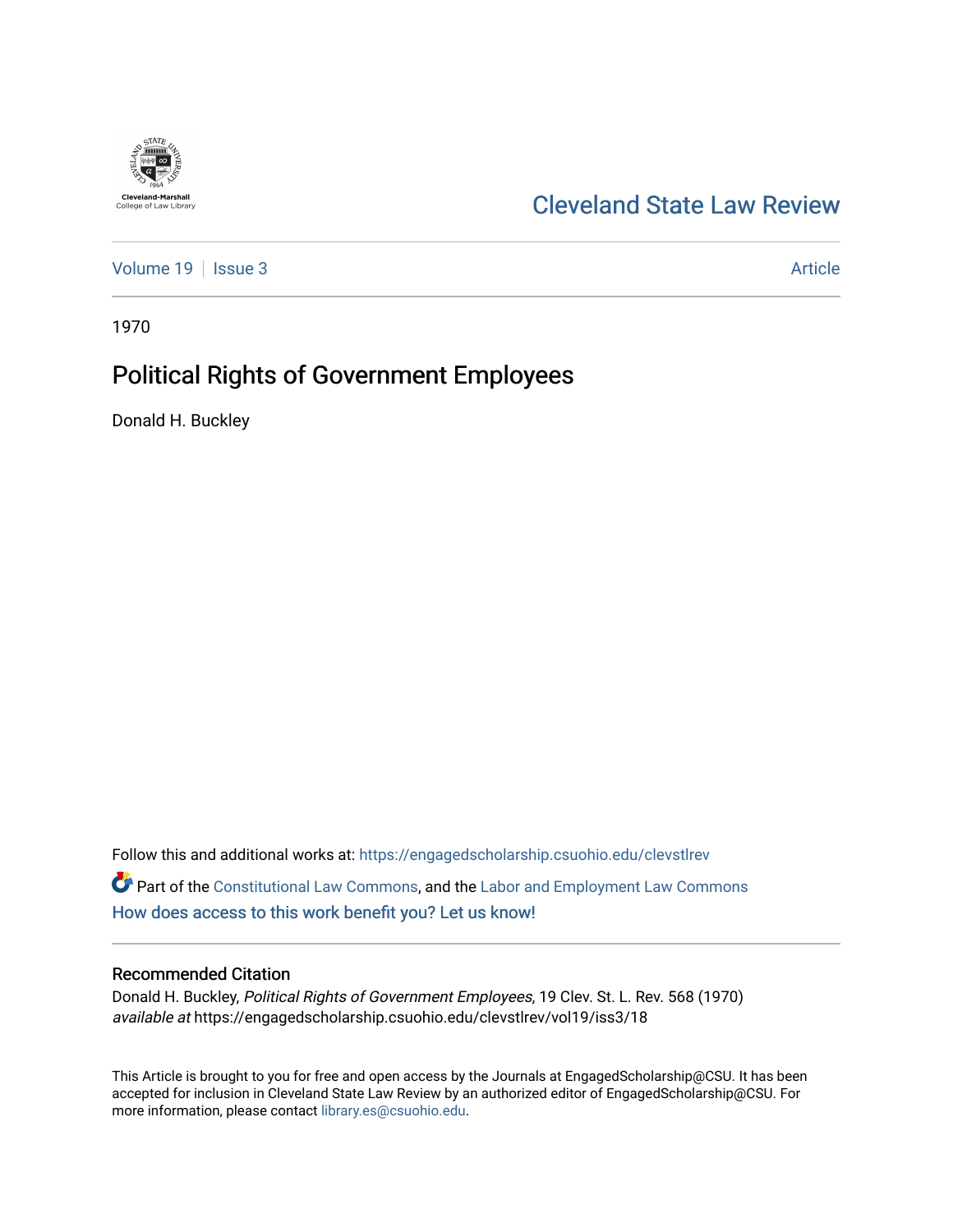# *Political Rights of Government Employees*

### *Donald H. Buckley\**

**M ILLIONS OF FEDERAL** EMPLOYEES, and hundreds of thousands of certain state and local employees, are denied political rights enjoyed by all other Americans. There are nearly three million federal employees, of whom **50.8** percent are professional, technical or administrative personnel.' These federal employees and those individuals employed **by** a state or local agency whose principal employment is in connection with an activity which is financed in whole or in part by loans or grants made by the United States or a federal agency are subject to the United States Civil Service Commission rules regulating political activity.<sup>2</sup> "State or local agency employees" means an individual employed by a state or local agency whose principal employment is in connection with an activity which is financed in whole or in part by loans or grants made **by** the United States or a federal agency. This does not, however, include those employed by educational or research institutions. Under Civil Service rules, individuals may be removed from their employment for doing what every other American may consider a constitutionally protected right; namely, participating actively in partisan politics.<sup>3</sup>

The Civil Service Commission rules which govern political activities of federal and other affected employees had an early historical beginning. President Jefferson in **1801** indicated his dissatisfaction with government officials taking an active part in the election of public functionaries. <sup>4</sup> Evidence of executive concern for maintaining an impartial civil service was seen in 1841 and 1877.<sup>5</sup> Congress in 1883 passed the Civil Service Act for the protection of government employees. It forbade specified conduct relating to political contributions by government employees.<sup>6</sup> In 1907, President Theodore Roosevelt revised the then existing Civil Service Rule 1 to enlarge its scope. Rule **1** after revision is worthy of note as it very closely resembles the present Civil Service Commission rule. It provided that:

Persons, who, **by** the provisions of these rules are in the competitive classified service, while retaining the right to vote as they please and

- 4 10 Richardson, Messages and Papers of the Presidents **98-99 (1899).**
- *5* 4 *Id.* at **52,** 7 *Id.* at 450-451.

<sup>\*</sup>B.S., John Carroll University; Fourth year student at Cleveland State Univ., Cleveland-Marshall College of Law; Supervisor of Research Engineering, N.A.S.A., Lewis Research Center.

**<sup>1</sup>** The Federal Career Service at Your Service (pamphlet), U.S.C.S.C. (1967).

<sup>2</sup> Rule IV, § 4.1, U.S.C.S.C. (1940).

**<sup>3 5</sup> U.S.C. § 118 (1)** (1964 ed.); **18 U.S.C. § 607** (1964 ed.).

**<sup>6</sup>** 22 Stat. 403 (1883), 5 U.S.C. § 633 (1940).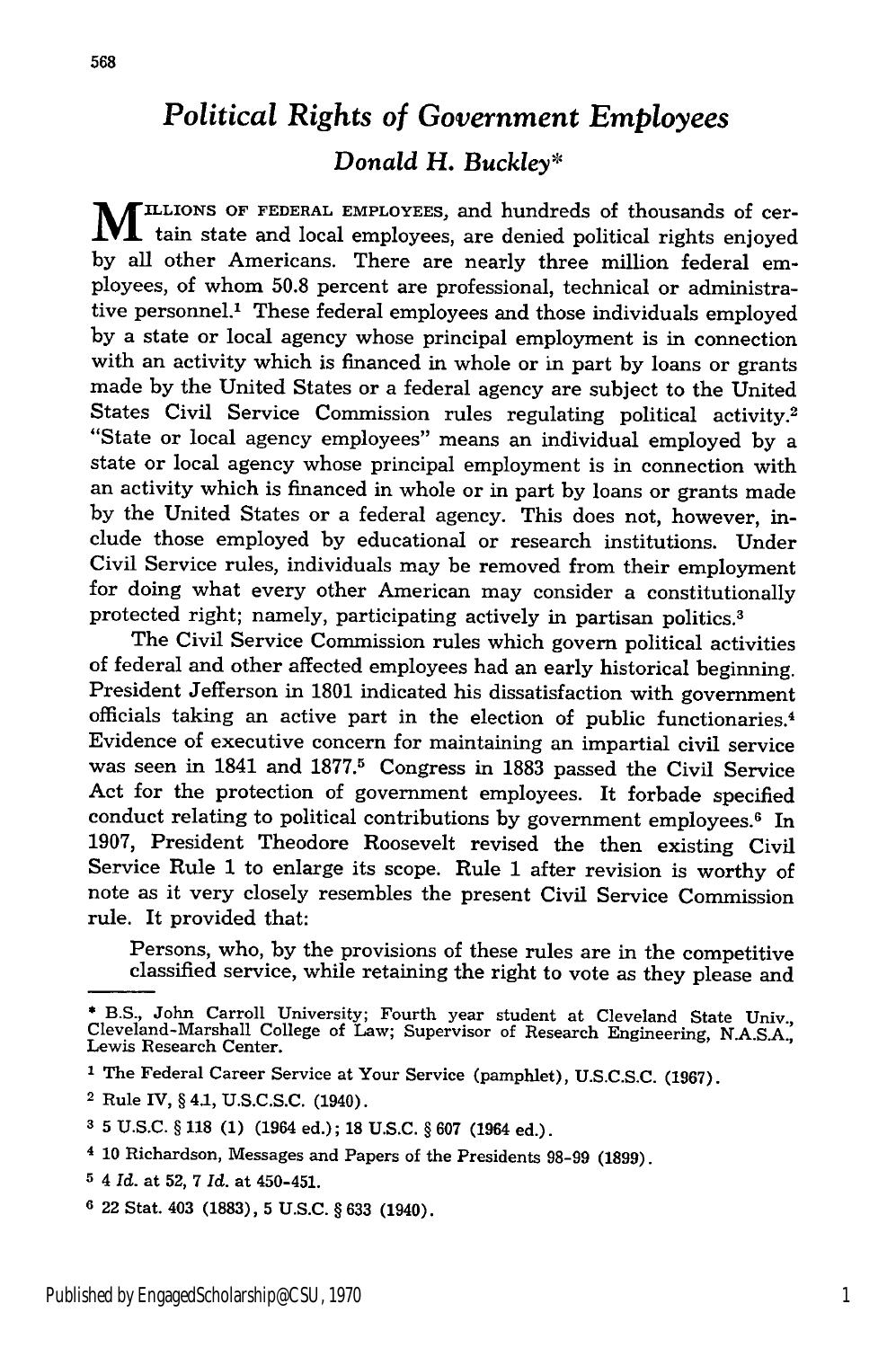to express privately their opinions on all political subjects, shall take no active part in political management or in political campaigns.<sup>7</sup>

This rule guided the regulation of political activities of federal employees until Senator Carl A. Hatch of New Mexico introduced legislation to further control political activities of federal employees. The legislation which became effective on August 2, 1939, was designated the "Hatch Political Activities Act" **8** and is usually called simply the "Hatch Act," even in Civil Service Commission decisions. The objectionable section of the Act is Section 9 (A), the second sentence of which states: **<sup>9</sup>** "No officer or employee in the executive branch of the Federal Government, or any agency or department thereof, shall take any active part in political management or in political campaigns." In 1940, on President Roosevelt's recommendation, Congress extended the Hatch Act by amendment with Section 12 (A) to include certain state and local employees whose employment is directly connected with federally sponsored activities.<sup>10</sup> It is the Hatch Act, its amendments, and the Civil Service Commission rules based thereon,<sup>11</sup> which today restrict the political activities of so many individuals.

The maximum penalty for violating the Hatch Act as provided in Section  $9(B)$  is removal from office or position,<sup>12</sup> with a minimum penalty of 30 days suspension without pay.13 The power to determine violations of the Hatch Act was placed in the Civil Service Commission in 1940.14

It is of interest to note that Congress has provided for exceptions to the Act. Section 9(A) exempts policy-determining officers, heads of departments and executive office personnel from the Act.<sup>15</sup> Further, in the 1940 Amendment to the Act, Congress gave the Civil Service Commission the power to grant exemptions where there are "special or unusual" circumstances.

Section 16 of the Act provides:

Whenever the United States Civil Service Commission determines that, by reason of special or unusual circumstances which exist in any municipality or other political subdivision, in the immediate vicinity of the National Capitol in the States of Maryland and Virginia or in the municipalities the majority of whose voters are em-

12 53 Stat. 410, **§** 9 (B) (1940).

**<sup>7</sup>** Rule 1, U.S.C.S.C. (1907).

**<sup>8</sup>** 53 Stat. 410 (1939).

**<sup>9</sup>** 53 Stat. 1148 (1939).

**<sup>10</sup>**54 Stat. 640 (1940).

**<sup>11</sup>**Rule IV, § 41, U.S.C.S.C. (1940).

**<sup>13</sup>**5 U.S.C.A., § 7325 (1966 ed.).

**<sup>14</sup>** 54 Stat. 771 (1940).

**<sup>15 53</sup>** Stat. 1148 **(1939).**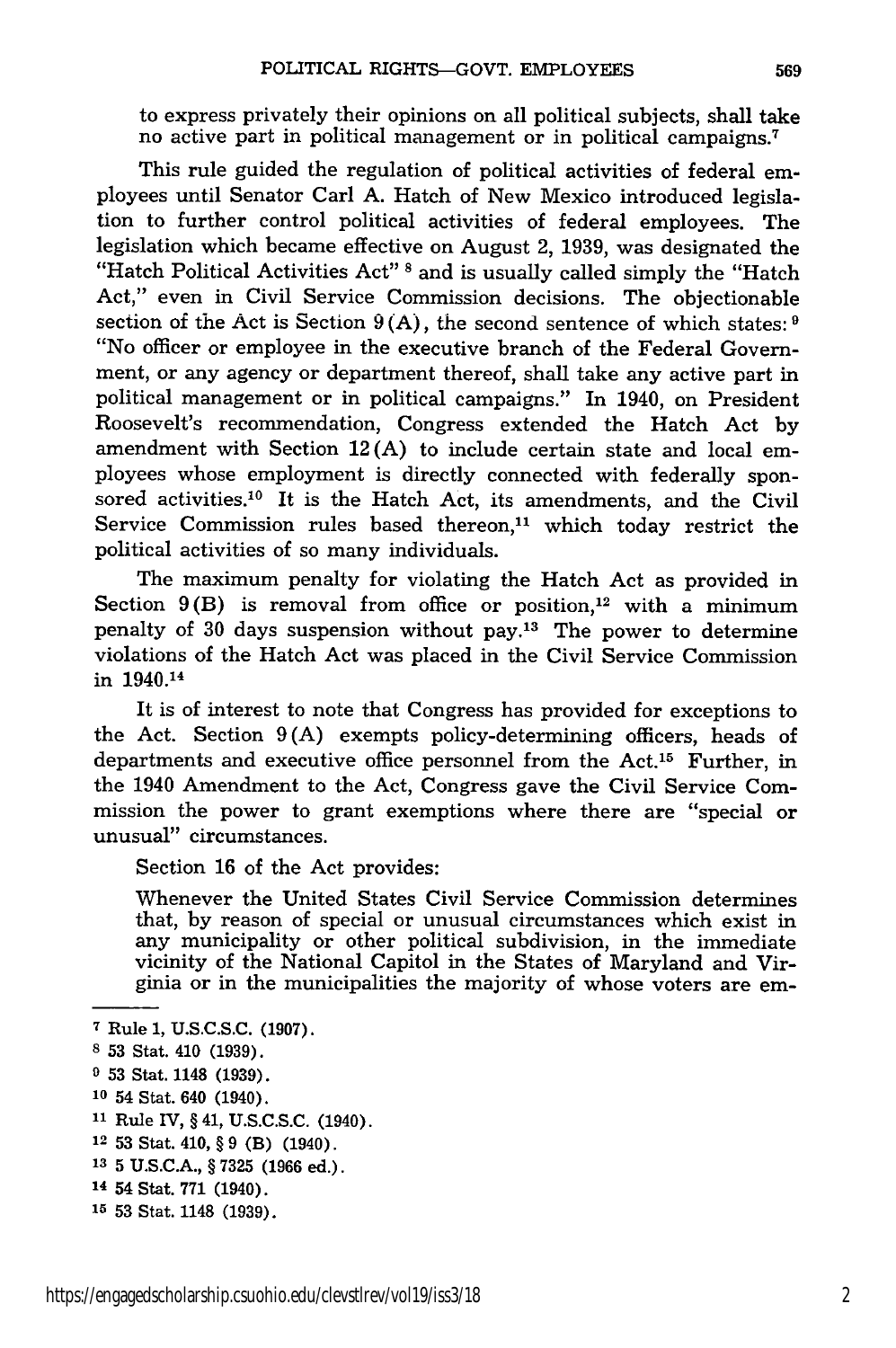ployed by the Government of the United States, it is in the domestic interest of persons to whom the provisions of this Act are applicable, and who reside in such municipality or political subdivision, to permit such persons to take an active part in political management or in political campaigns involving such municipality or political subdivision, the Commission is authorized to promulgate regulations permitting such persons to take an active part in such political management and political campaigns to the extent the Commission deems to be in the domestic interest of such persons.

Civil Service Rule IV, Section 4.1, regulates such political activity.<sup>17</sup> The Federal Personnel Manual describes those activities which are prohibited and the requirements for areas of the country to qualify as "Privileged Localities" for exemption from the Act.<sup>18</sup> Under the Hatch Act and Rule IV, an employee may not:<sup>19</sup> 1) campaign for a political party or candidate, 2) transport voters other than members of the family to the polls to vote, 3) distribute campaign material, 4) march in a political parade, 5) promote political dinners, 6) take active part in conventions, 7) initiate petitions or solicit signatures for petitions on behalf of a partisan candidate, 8) distribute campaign literature, badges or buttons, 9) be connected editorially or managerially with any newspaper generally known as partisan, and 10) be a candidate for nomination or election to a National, State, County or Municipal office.

Subchapter 5 of the Federal Personnel Manual of the Civil Service Commission describes some ten other restricted political activities affecting federal employees, and Chapter 15 of the Supplement defines those political activity restrictions placed on certain State and local employees.20 The formulators of the Hatch Act and Civil Service Rule IV have not placed restrictions on federal employees' right to vote.

Under Section 4-9 of the Manual, Subsection  $A(3),<sup>21</sup>$  an employee subject to the restrictions of the Hatch Act may sign a nominating petition being circulated on behalf of a partisan condidate, but under Subsection (B)<sup>22</sup> may not initiate or circulate such a petition. Apparently, the distinction is that simply signing a petition is merely personal expression, while circulating or initiating a petition on behalf of a candidate is political campaigning.

One of the most subtle restrictions imposed by the Commission is Section 4-10 which deals with ill defined "expression of opinions." **23** It

**<sup>16</sup>**54 Stat. 771 (1940).

**<sup>17</sup>***Supra* n. 2.

**<sup>18</sup>**Fed. Per. Man. of U.S.C.S.C., Ch. 733 (1965).

**<sup>19</sup>** *Id.,* Subch. 4 (15).

<sup>20</sup>*Id.,* Supp. Ch. 15, also 5 U.S.C-A. § **1501** to 1508.

<sup>21</sup> Id., Subs. A(3).

**<sup>22</sup>** *Id.,* Subs. B.

**<sup>23</sup>** *Id.,* Subch. 4 (10).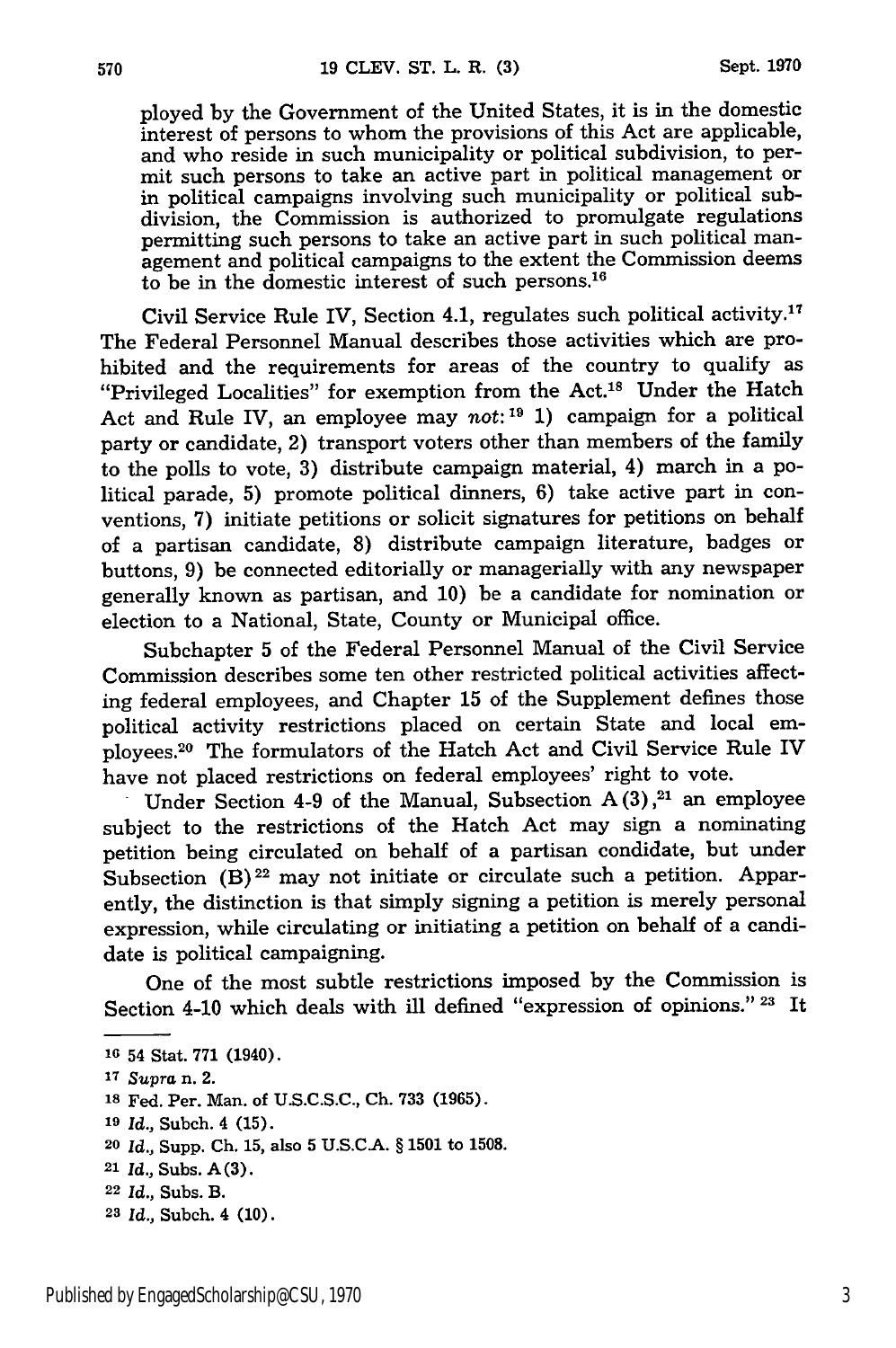states that employees have the right to express their opinions and views on all political subjects and candidates as provided for in the Hatch Act. This section then goes on to point out that public expression which may be construed as taking a part in politics is prohibited. The practical difficulty here is how to determine what expressions or stated opinions will, in the eyes of the Commission, be sufficient to constitute a violation.

Another section of the rules prohibiting various activities which is wrought with potential pitfalls for employees is Section 4-11, Subsection (A), dealing with publishing or writing for newspapers. An employee may not publish or be connected editorially or in a managerial position with a newspaper generally known as "partisan." 24 He may not write any letter or article for publication, either signed or unsigned, soliciting votes. According to Subsection  $(B)$ <sup>25</sup> the newspaper does not have to be "continuously partisan"; being partisan at election time is sufficient. It does not have to be officially connected with any party or political organization. The Hatch Act gives federal employees the right to express their opinions with respect to all political subjects and candidates. While most would probably consider an editorial in a newspaper an expression of an opinion, the Commission apparently feels that the newspaper's political views would taint the article even if it were an expression of an opinion on behalf of the opposition.

Section 4-12 of the rules, prohibiting the distribution of campaign literature, badges or buttons, allows the individual the right to wear or display the same unless when done as a part of organized politics or a political campaign.<sup>26</sup> What badge, button or sticker is not distributed as part of some organized campaign? Do political parties go to the expense of having such material produced without some organized plan as to whom and how the material is to be distributed?

Another rule which borders on the absurd is that related to activities on election day. An employee may not help to get out votes on election day nor transport voters other than "members of his immediate family to the polls." 27 This means of course that if a federal employee's neighbor is ill on election day and is asked to drive a member of the neighbor's family to the polls, the employee runs the risk of losing his employment in an effort to be a good neighbor and a good responsible citizen.

In examining cases over a ten year period following the enactment of the Hatch Act, it must be admitted that the Civil Service Commission exercised considerable self-restraint in its decisions and recommenda-

<sup>24</sup> *Ibid.*

**<sup>25</sup>** *Id.,* Subs. B. **20 Id.,** Subch. 15.

**<sup>27</sup>** Ibid.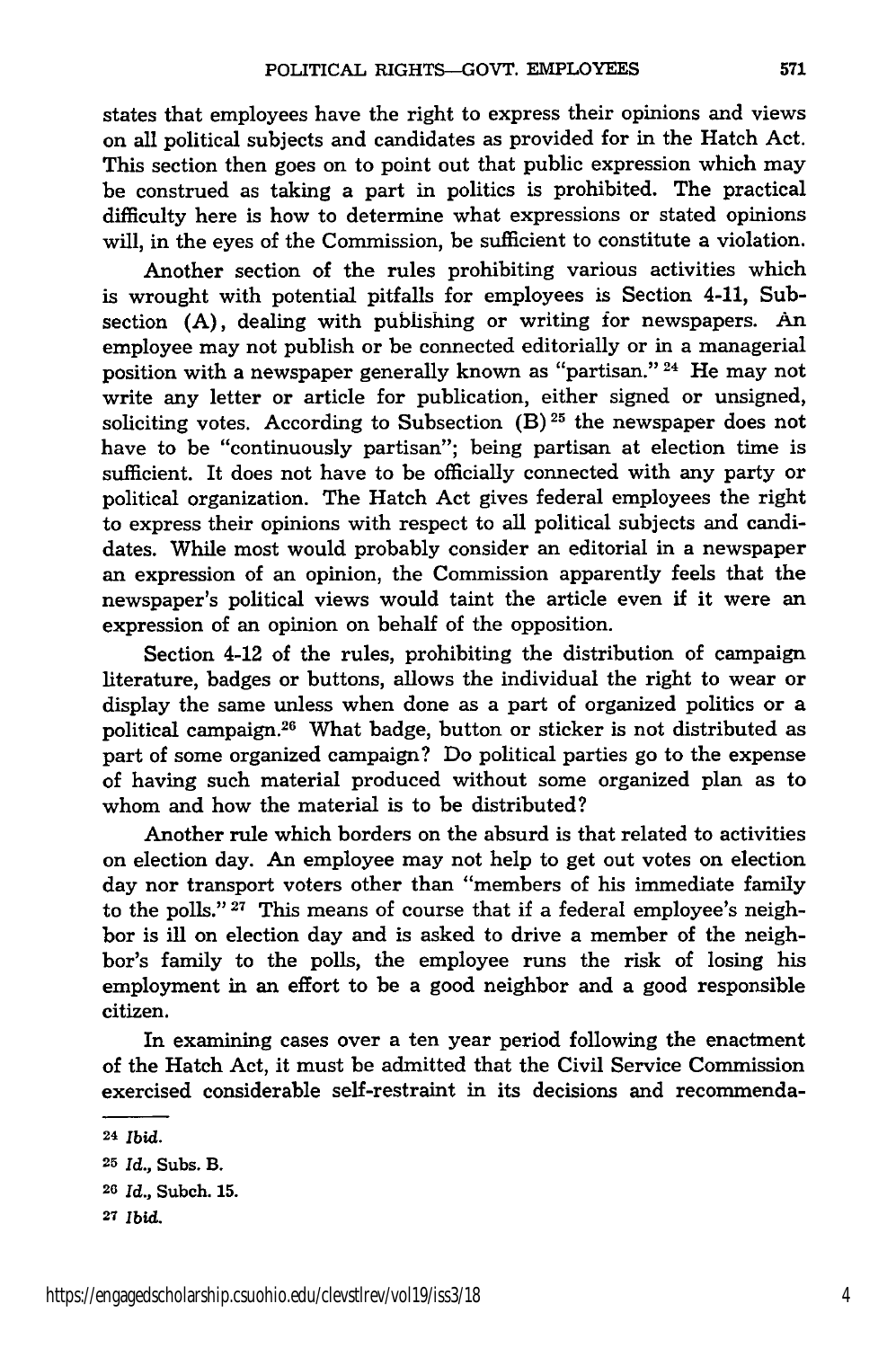tions for removal from employment for violations of the Hatch Act.<sup>28</sup> Nonetheless, in certain cases, the violation hardly seemed to justify the penalty. *In* the *matter of Samuel F. McClaren,29* for example, McClaren was charged with four violations on the Hatch Act, one of which was that he distributed political handbills. It was found that he had distributed some of them at a private sales pavilion. The case was heard by the Commission on September 24, 1946, the alleged violation occurring during the Roosevelt Administration. The handbill in question referred to both President Roosevelt and his wife and read as follows:

#### No FOURTH TERM-FOR EITHER

A fourth term means more war, more indebtedness, more regimentation, more Roosevelt-created emergencies, more taxes and millions more miles of travel.

These words were considered by the Commission to be plainly political and a violation of the Hatch Act and the Civil Service Commission's Rule IV. McClaren was dismissed from his employment as a rural mail carrier.

*In the matter of J. Ernest Kerr,30* the concept that "agency" is not a defense was applied by the Commission. Kerr, on leave from his Government employment, at the National War Labor Board where he was a wage analyst, delivered a speech for a friend who was unable to do so. Kerr was careful to preface the speech with statements to the effect that the speech were the words of his friend, which he, Kerr, was merely quoting. The Commission found that although he acted as an agent for his friend, he had engaged in politically prohibited activity. (An interesting aspect of the case was that the Commission heard the case when Kerr was no longer a Government employee.)

The case of *Wilson v. United States Civil Service Commission3l* demonstrates how extremely restricted the activities of Government employees are and how carefully they must guard their actions. In this case, a government employee, Wilson, mailed to a newspaper an isolated unsolicited letter recommending the defeat of a certain partisan candidate for state office. This was found by the Commission to constitute a violation of the Hatch Act, and was supported by the District Court for the District of Columbia in a summary judgment for the Civil Service Commission.<sup>32</sup> The court said that federal employees "run a risk when they express their political views," even though the Hatch Act permits them to express their opinions on all political subjects and candi-

**<sup>28</sup>**Irwin, Hatch Act Decisions of U.S.C.S.C., 3-57, G.P.O., Washington (1949).

**<sup>29</sup>***Id.* at 210.

**<sup>30</sup>***Id.* at 202.

**<sup>31</sup>**Wilson v. United States Civil Service Commission, **136** F. Supp. 104 (D.C.D.C. 1955).

**<sup>32</sup>***Id.* at 107.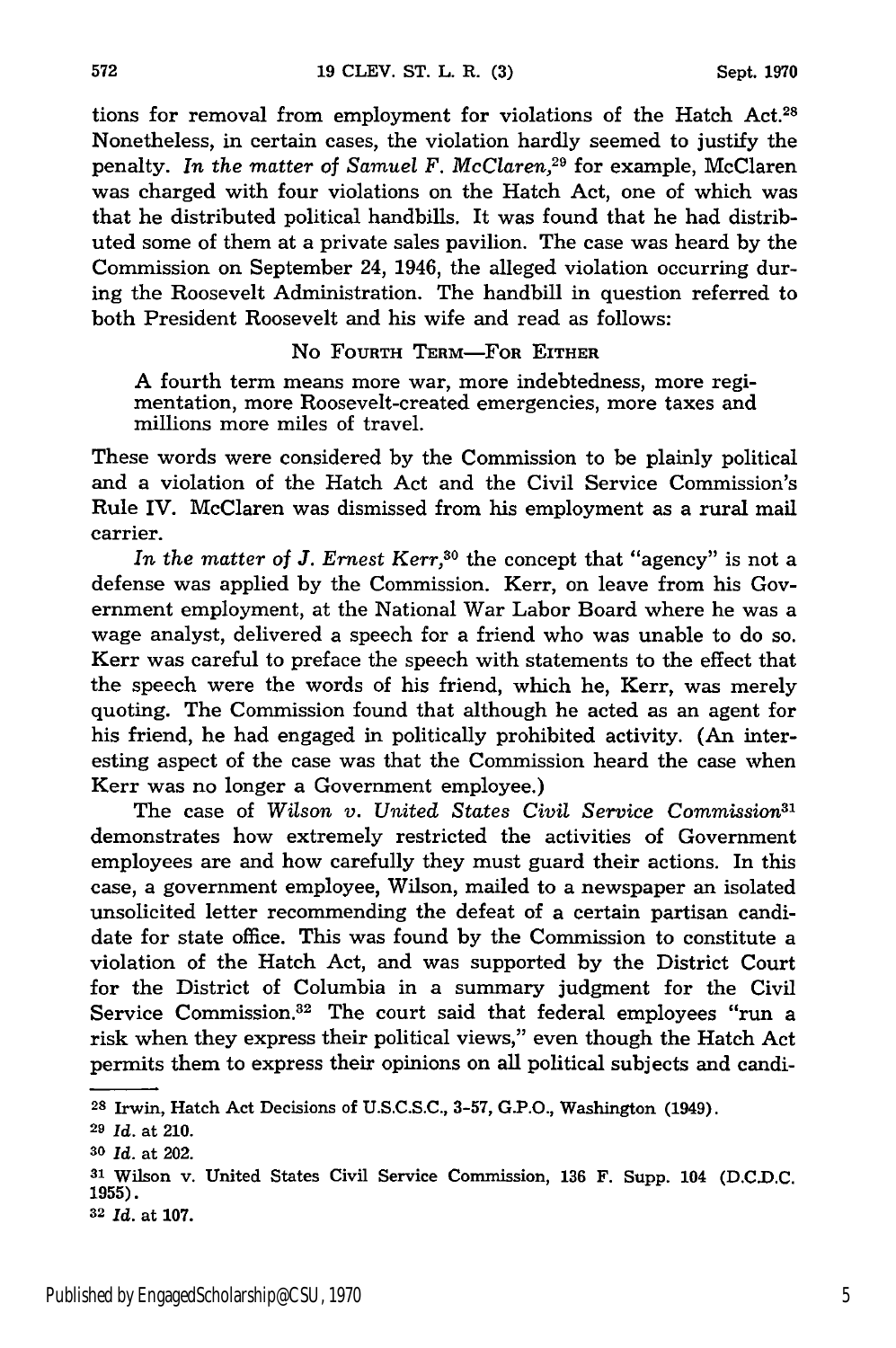dates. The Commission in the Wilson case appeared overzealous in its willingness to discharge an employee for one single letter to a newspaper expressing his views as to a candidate.

There have been violations of the Hatch Act where the party involved ran for some elected office. One such case, *In Re Ramshaw, <sup>33</sup>* involved the removal of a civil service employee for running for the elected office of sheriff. The Court upheld the Commission's decision. The Courts have seemed reluctant to substitute their judgment for that of the Commission.<sup>34</sup>

#### The Constitutional Question

The first case to question the constitutionality of the Hatch Act and reach the Supreme Court for decision was *United Public Workers of* America v. Mitchell in 1947.<sup>35</sup> The appellants, with the exception of one George Poole, sought a declaratory judgment as to the legal limits of the regulation. The Court held that this would be an advisory opinion rather than a declaratory judgment and refused to take jurisdiction. Poole, who had violated the Act, did present a justifiable case for declaratory judgment and the Supreme Court, 4 to 3 agreed that on the merits the second sentence of Section 9 (A) of the Hatch Act was constitutional. The issue in the case was whether the Hatch Act violated the political rights reserved to the people under the Ninth and Tenth Amendments. Justice Black, dissenting, raised the First Amendment Issue.

Three cases were relied on by the majority. Justice Reed, in his opinion for the Court cited *Ex Parte Curtis,36 United States v. Wurzbach37* and *United States v. Thayer.38* The difficulty is that all three cases dealt with the collection of money by federal employees from fellow employees for political purposes. Poole, in the *Mitchell* case, violated the Hatch Act because he held the position of a ward executive committeeman of a political party while being federally employed as a roller in the mint. The question of collection of money did not arise in *Mitchell.* It would appear that the majority in the *Mitchell* decision balanced the individual rights to engage in politics with Congressional judgment. The *Mitchell* case holding the Hatch Act constitutional is the last consideration of the Hatch Act by the Supreme Court.

In *Meehan v. Macy* (1968),<sup>39</sup> the Court in reference to the Hatch Act and the *Mitchell* decision, said that government employees have

*<sup>33</sup>In Re* Ramshaw, 266 F. Supp. 73 (E.D. of Idaho 1967).

**<sup>34</sup>**Gray v. Macy, **239** F. Supp. **658** (D.C. of Ore. **1965).**

**<sup>35</sup>**United Public Workers of America v. Mitchell, 330 U.S. 75, 67 **S.** Ct. 556 (1947).

**<sup>36</sup>**Ex Parte Curtis, 106 U.S. 371, 1 **S.** Ct. **381** (1882).

*<sup>37</sup>*United States v. Wurzbach, 280 U.S. 396, 50 **S.** Ct. 167 (1930).

*<sup>38</sup>*United States v. Thayer, 207 U.S. 425, **28 S.** Ct. 426 (1908).

**<sup>39</sup>**Meehan v. Macy, 392 F. 2d **822** (D.C. Cir. 1968).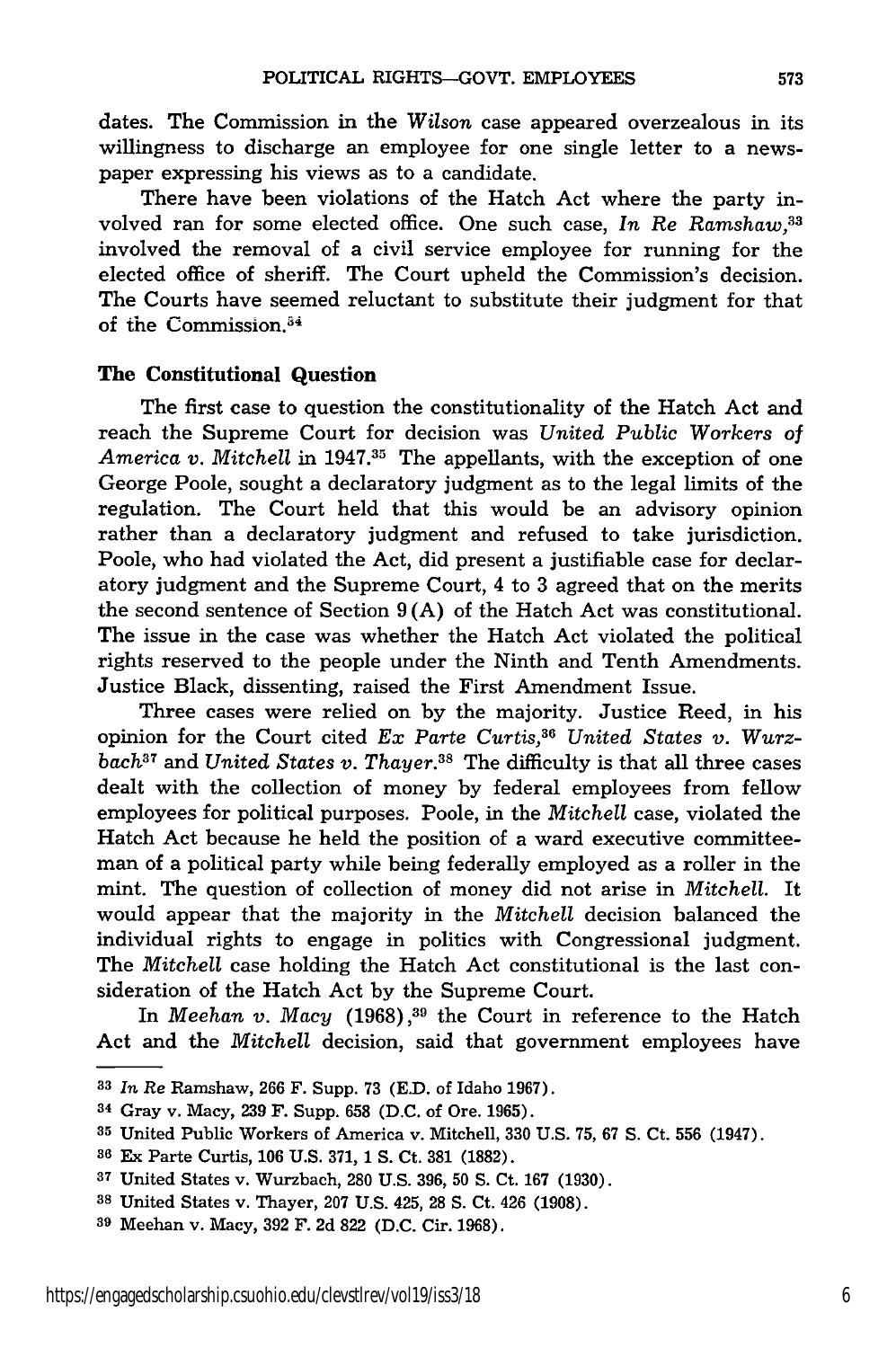"lesser rights" than other individuals have under the constitution because of the restrictions placed on their political activity. The question to be asked is, "why should they?"

#### **The Hatch Act and the First Amendment**

It was held in *N.A.A.C.P. v. Alabama40* that **the** right of political association is clearly protected by the First Amendment. The case of United States v. Robel<sup>41</sup> demonstrates the extent to which the Court will go to protect the rights of individuals to associate under the First Amendment. In that case, the Court held that a registered Communist could not be denied his right to hold a job in a "defense facility" simply because he was a Communist. The Court held that Section 5 (A) (1) (D) of the Subversive Activities Control Act of 1950 was unconstitutional because it ran afoul of the First Amendment. The Court said in essence that one's right to a job could not be made to depend on the exercise of his right of association which is protected by the First Amendment. It is difficult to see how it is unconstitutional to deny one the right to work in a "defense facility" simply because he belongs to an organization which advocates the overthrow of our form of government, but it is constitutional to deny millions of individuals the right to actively engage in normal political activities which are part of the very essence of our form of government.

Even at the time of Madison and Hamilton the political rights of the people were fully recognized. 42 They tell us that our political privileges are of two kinds. The first is that the people have all political authority and the second, that the people play an *active* and dominant part in the administration of the government. In both of these relationships, the "Federalist" declares that the citizens, as the sovereign power, must be kept free from *any* dependence on their representatives. In the eyes of Madison and Hamilton, would employees under the Hatch Act be considered free from dependence upon their representatives?

In regard to the First Amendment the assumption is made by the Supreme Court that this includes freedom of association in political organizations. 43 This assumption is based upon the belief that unless people can join together in political organizations their First Amendment right to speak freely is inhibited. Further, the Court in *Pickering v. Board* of *Education,44* a case involving a teacher's right to criticize his

**<sup>40</sup>**N.A.A.C.P. v. Alabama, **357 U.S.** 449, 78 **S.** Ct. **1163 (1958).**

**<sup>41</sup>**United States v. Robel, **389** U.S. 258, **88** S. Ct. 419 (1967).

**<sup>42</sup>**Hamilton, Madison and Jay, The Federalist or the New Constitution, 253 (1787- 1791).

**<sup>43</sup>**Shelton v. Tucker, 364 U.S. 479, **81 S.** Ct. 247 (1960); Louisiana v. N.A.A.C.P., **366** U.S. 293, **81 S.** Ct. 1333 (1961); Communist Party of United States v. Subversive Activities Control Board, **367** U.S. 1, **81 S.** Ct. 1357 (1961).

**<sup>44</sup>**Pickering v. Board of Education, 391 U.S. 563, **88 S.** Ct. 1731 (1968).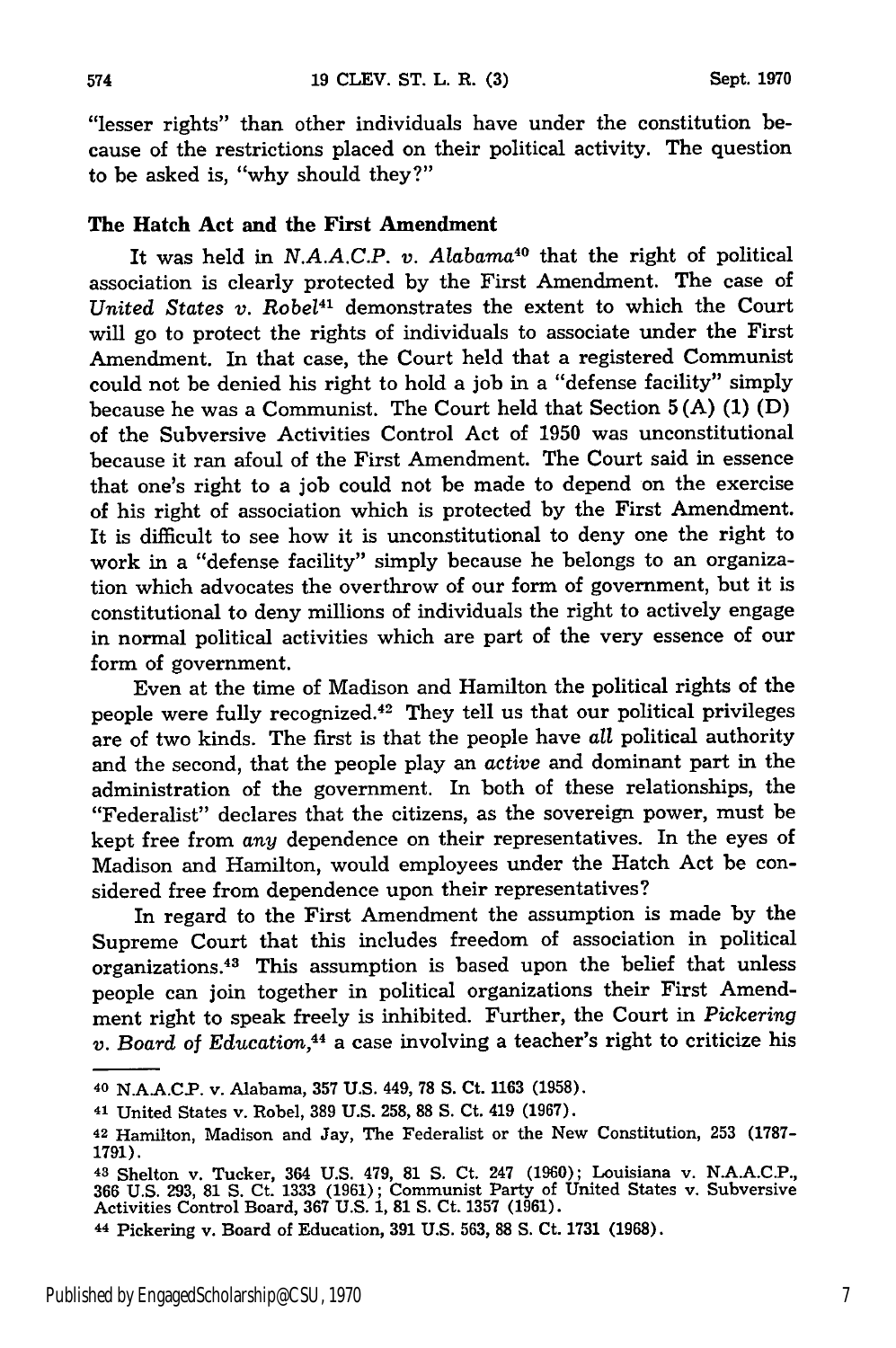supervisors handling of tax funds, said that the threat of dismissal from public employment is a very potent means of inhibiting speech. This is the very penalty imposed by the Hatch Act.

The foregoing decisions indicate that the Court has held the right to associate in political activities is a right protected by the First Amendment, and that to make employment contingent upon the non-exercise of that right clearly inhibits First Amendment rights. It is difficult, indeed, to reconcile the *Mitchell* decision with these more recent cases.

#### The Hatch Act and **the Fifth Amendment**

With respect to the Act being so discriminatory, as to violate due process under the Fifth Amendment, it could hardly be doubted that the Act denies rights to federal and certain state and local employees enjoyed **by** other citizens. In order for such classification to be lawful, it must be reasonable and designed to promote a compelling government interest.45 The standard test applied to determine whether legislation is classifying or discriminating is the "without any reasonable basis" test. It was first applied in the case of *Lindsley v. National Carbonic Gas Co.46* If a logical or reasonable basis is wanting the courts will consider it discriminatory. In *Shapiro v. Thompson,47* the Supreme Court said that the standard test does not apply in cases where fundamental rights are involved. In those cases where classification touches on a fundamental right, the constitutionality of the legislation must be judged by a stricter standard. The stricter standard is that for the classification to be held constitutional, it must promote a compelling state or governmental interest.

At a time when the Courts are rendering decisions to give equal protection with respect to political rights, it is difficult to envision just how the Hatch Act might be held constitutional. When Chief Justice Warren was asked, at his retirement from the bench, which decision he felt was the most important during his almost sixteen years in the Supreme Court, he cited *Baker v. Carr.48* That case dealt with reapportionment and the affirmation of the concept of the one man-one vote. The appellants claimed a denial of equal protection of the laws because of debasement of their votes. The Court, in deciding the case, considered that it involved the vindication of a political right, rather than being a political question.

It should be noted that *Baker v. Carr* dealt not with a denial of the right to vote but with a diminution of the effect of a vote. What the court said in essence was that "the right to vote" includes more than the

**<sup>45</sup>**Shapiro v. Thompson, 394 U.S. 618, **89** S. Ct. 1322 (1969).

**<sup>46</sup>**Linsley v. National Carbonic Gas Co., 220 U.S. 61, 31 S. Ct. 337 (1911).

*<sup>47</sup>*Supra n. 45.

**<sup>48</sup>**Baker v. Carr, **369** U.S. 186, **82** S. Ct. 691 (1962).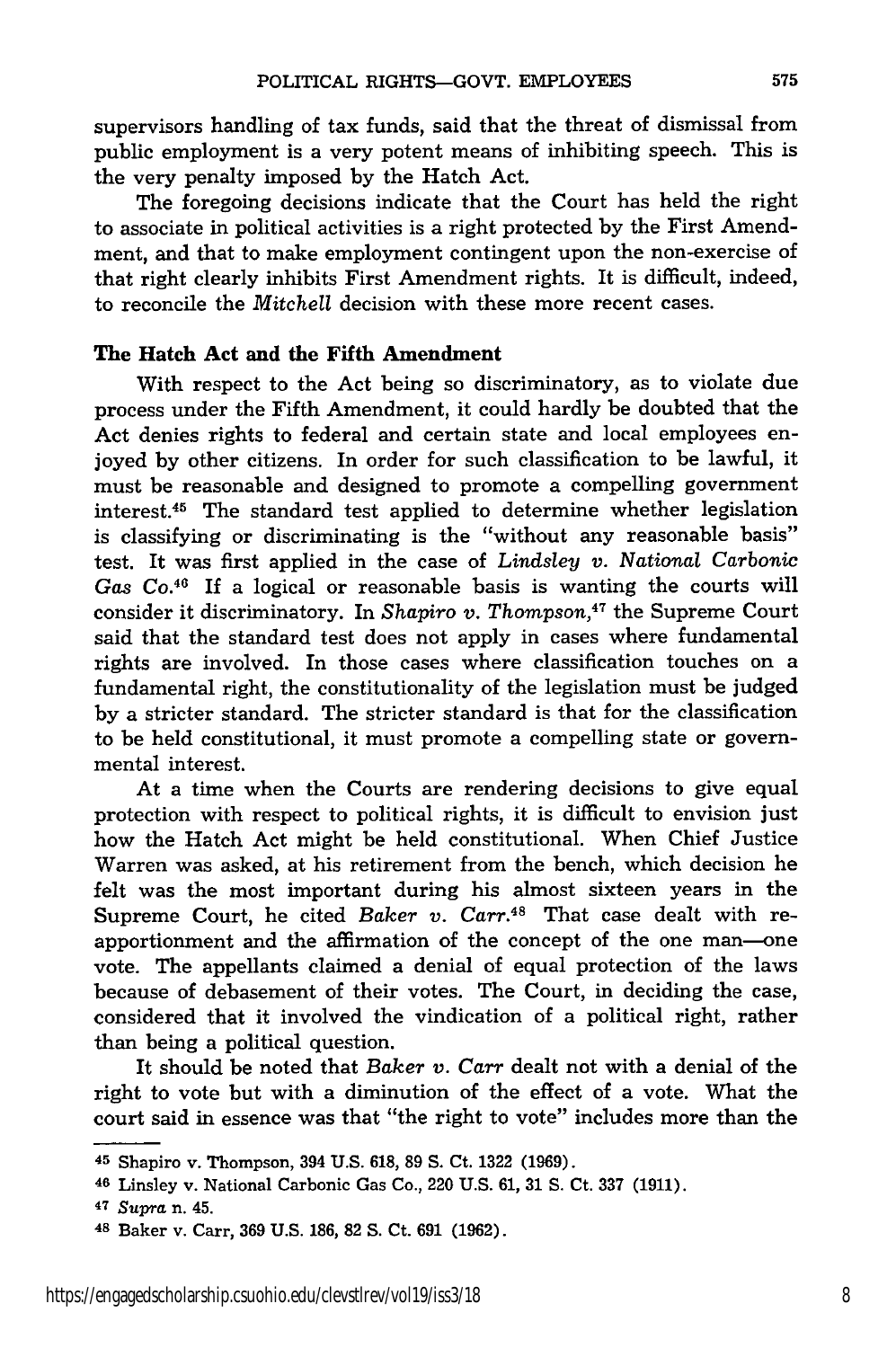simple casting of a ballot. Incorporated within "the right to vote" is the right to have that vote count equally with every other vote. Can it be denied that the selection of those to be voted for, and the support of those individuals throughout a campaign is just as much a part of the voting process? In *N.A.A.C.P. v. Button49* the Court said that *every* citizen shall have the right to engage in political expression and association. Certainly, political expression and association must include the right to actively assist in the selection and support of political candidates.

#### Arguments **in** Favor of the Act

The arguments most frequently advanced in favor of the Hatch Act and the Civil Service Commission rules relating to it is that it protects federal and other affected employees from efforts to force the rendering of political service or tribute.50 The purpose of the Act and the Commission rules as stated by the Commission are twofold. The first is to protect tenure of Government employees by taking political activity out of employment and promotion. The second is to take the dismissal of government employees out of the political arena. The difficulty is that the cure is worse than the disease.<sup>51</sup>

While one must be impressed with the concern expressed by the formulators of the Hatch Act and the Civil Service Rules for the wellbeing of federal employees, their reasoning is difficult to follow. Consider an analogy which may help to establish the illogic of their logic. Let us say that a certain city the name of which shall remain anonymous has a park called Central Park. The City finds it is unsafe for a female to walk in the park because of attackers. The city passes an ordinance designed to protect its female populous. The ordinance denies access to the park to all females except those accompanied by two large males in excess of six feet in height and who weigh more than 200 pounds each, the major portion of which must be muscle and not fat. Common sense would dictate that rather than deny females the right of enjoyment of the park, the better, more sensible approach would be to better police the park with a more diligent effort to apprehend and prosecute those who would make the presence of females in the park unsafe.

The same kind of reasoning can be applied to the protection of federal and other affected employees. Rather than deny these citizens the fundamental rights guaranteed them by the constitution, let Congress and the Civil Service Commission enact laws and rules, in the case of the latter, that are aimed at those who would seek to corrupt and exploit government, state and local employees. Certainly, legislators can devise

<sup>49</sup> N.A.A.C.P. v. Button, 371 U.S. 505, 83 S. Ct. 328 (1963).

**<sup>50</sup>**Political Activity-Rules for Federal Employees, Fed. Emp. Facts No. 2, March, 1964.

**<sup>51</sup>** 5 U.S.C.A. Sec. 7324 (1966 ed.).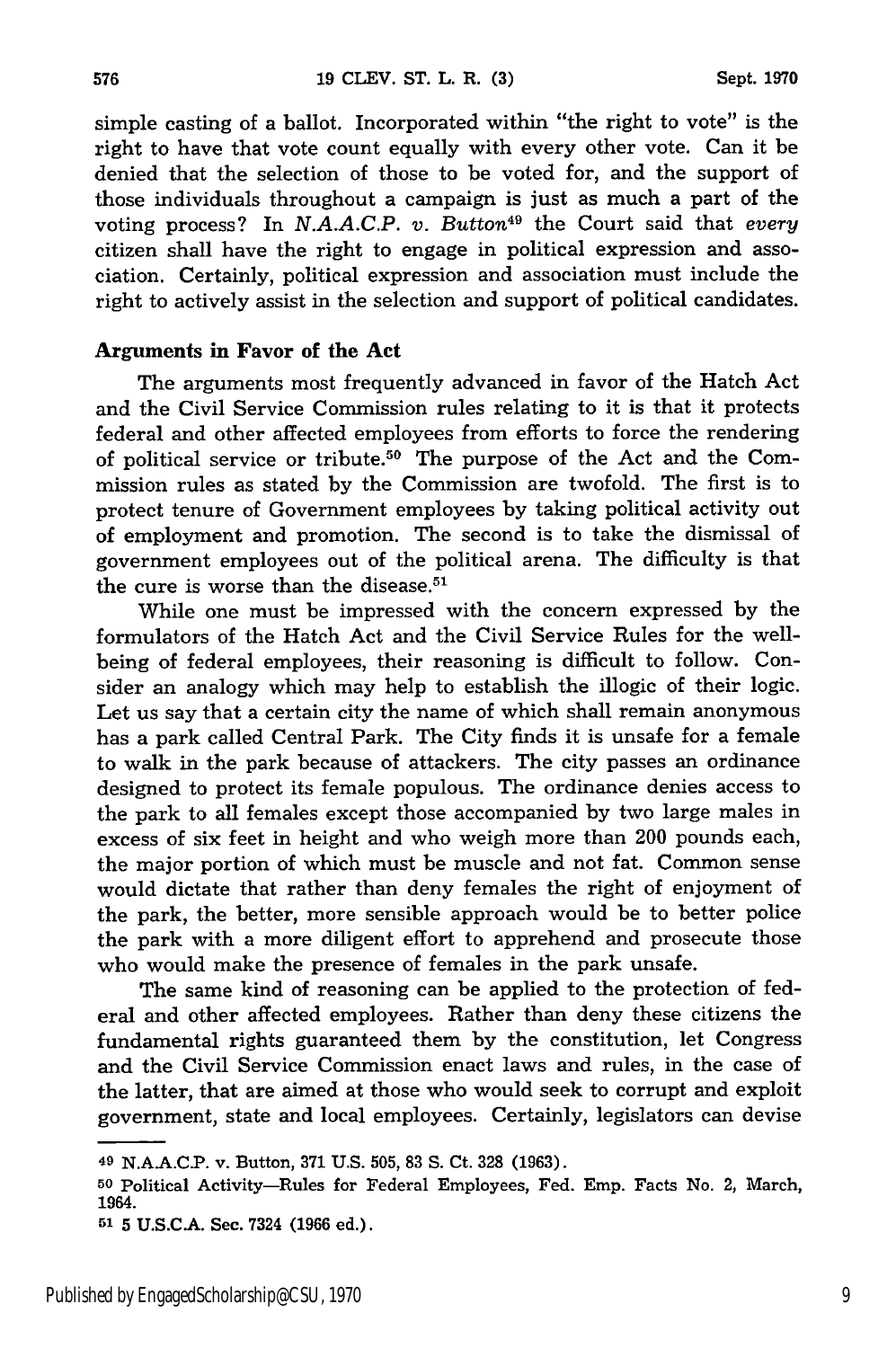laws which are designed to punish the wrongdoer without denying federal employees, those of who the late President John F. Kennedy said, "the success of the Government, and thus the success of our Nation depend **...** ." 52 the rights enjoyed by all other citizens.

Congress and the Civil Service Commission in effect have already provided the required proscription of certain activities. Many of the sections of the Hatch Act as enacted contain provisions aimed at the proper parties. Section 1 is designed to prevent intimidation or coercion of voters, Section 2, interference with elections, Section 3, the promise of benefits for support, Section 5, contributions for political purposes, Section 8 provides penalties for violators. Section 11 of the Hatch Act is a saving clause, holding that if any provision of the Act is held invalid the remainder of the Act shall not be affected.

It appears, therefore, that should Section 9 (A) of the Hatch Act and Rule IV of the Commission be held unconstitutional, much of the needed legislation to protect federal, state and local employees would still exist for their benefit. They would only lose legislation which has denied them First and Fifth Amendment rights enjoyed by other citizens.

Another argument advanced in favor of the Hatch Act is that of protecting the public interest. It is argued to be in the best interest of the nation that federal employees not actively engage in politics. Here the potential evils of political involvement must be weighed against the denial of First Amendment rights. Any law, however, which impairs First Amendment rights must be aimed at removing the "clear and present danger" of a substantial evil. The evil sought to be prevented must be imminent, serious, involving some act and with a fair probability of its uprooting orderly proceedings. In light of these elements, necessary for the evil to warrant denial of First Amendment rights, it is difficult to imagine how (in the *Mitchell* case<sup>53</sup>), Poole's activity as a ward committeeman had any effect on his job as a roller in the mint or adversely affected the public interest. It is equally difficult to imagine, even multiplying Poole's situation a thousand times and adding numerous variations thereto, that the "evil" of such activity is seriously going to affect the public interest or well-being.

#### **Conclusions**

It is submitted that the right to vote is accompanied by corollary rights in securing proper candidates. All citizens must exert efforts to ensure that the proper parties are selected to run for office. The active participation in the placing of candidates on the party platform is every

**<sup>52</sup>***Supra* n. **1.**

<sup>53</sup>*Supra* n. 35.